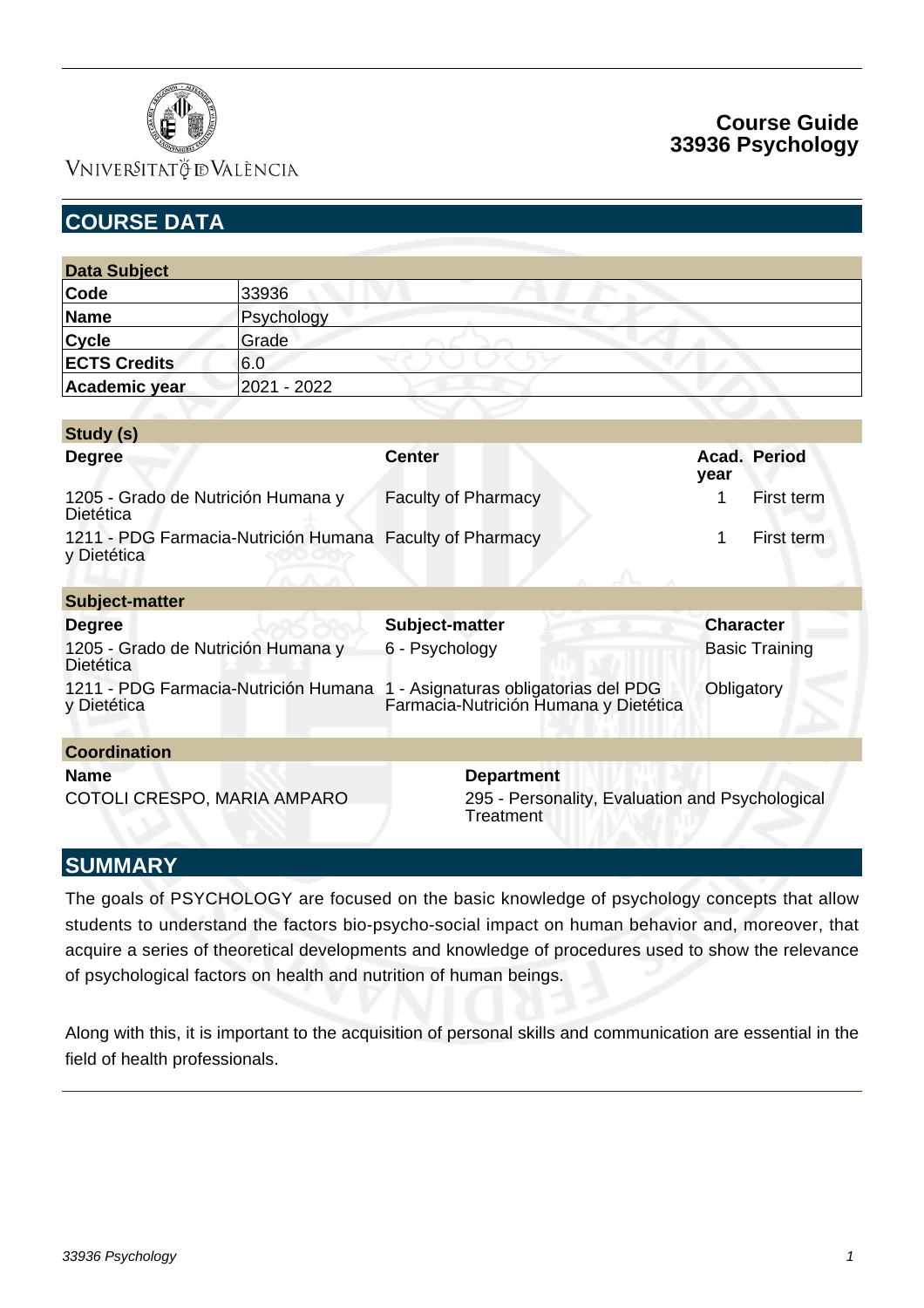

VNIVERSITATÖ IDVALÈNCIA

# **PREVIOUS KNOWLEDGE**

### **Relationship to other subjects of the same degree**

There are no specified enrollment restrictions with other subjects of the curriculum.

#### **Other requirements**

No specific knowledge is required

## **OUTCOMES**

#### **1205 - Grado de Nutrición Humana y Dietética**

- Capacidad comunicativa oral y escrita en todos los ámbitos posibles del ejercicio de su profesión; espíritu crítico, adquiriendo habilidades de trabajo en equipo y asumiendo el liderazgo cuando sea apropiado.
- Desarrollar habilidades para emprender estudios posteriores y actividades de formación continuada.
- Recognise one's own limitations and the need to maintain and update professional competence, with particular emphasis on independent and lifelong learning of new facts, products and techniques in the field of nutrition and food, and on motivation for quality.
- Realizar la comunicación de manera efectiva, tanto oral como escrita, con las personas, profesionales o industria y medios de comunicación.
- Participar en actividades de promoción de la salud y prevención de trastornos y enfermedades relacionadas con la nutrición y los estilos de vida, llevando a cabo la educación alimentarianutricional de la población.
- Know the psychological base and the biopsychosocial factors that affect human behaviour.
- Know the aspects of critical importance in psychology and highlight the relevance of psychological issues on human health and nutrition.
- Develop and apply the basic principles of communication techniques.
- Know about the various educational methods applicable to the health sciences, and the communication techniques used in food and human nutrition.

The goal is to form competent students so that the end of the course are able to:

- Analyze and interpret correctly the problems presented
- Demonstrate knowledge, understanding and practical skills in organization and planning
- Write with correction
- Perform tasks effectively as a team member
- Be skilled in interpersonal relations and conflict management
- Recognize the factors bio-psycho-social impact on human behavior
- Consider the importance of the psychological aspects of health and human feeding
- Arguing plans, to promote physical and psychological
- Rigorously evaluate relevant information
- Demonstrate commitment to continuous self-assessment and personal development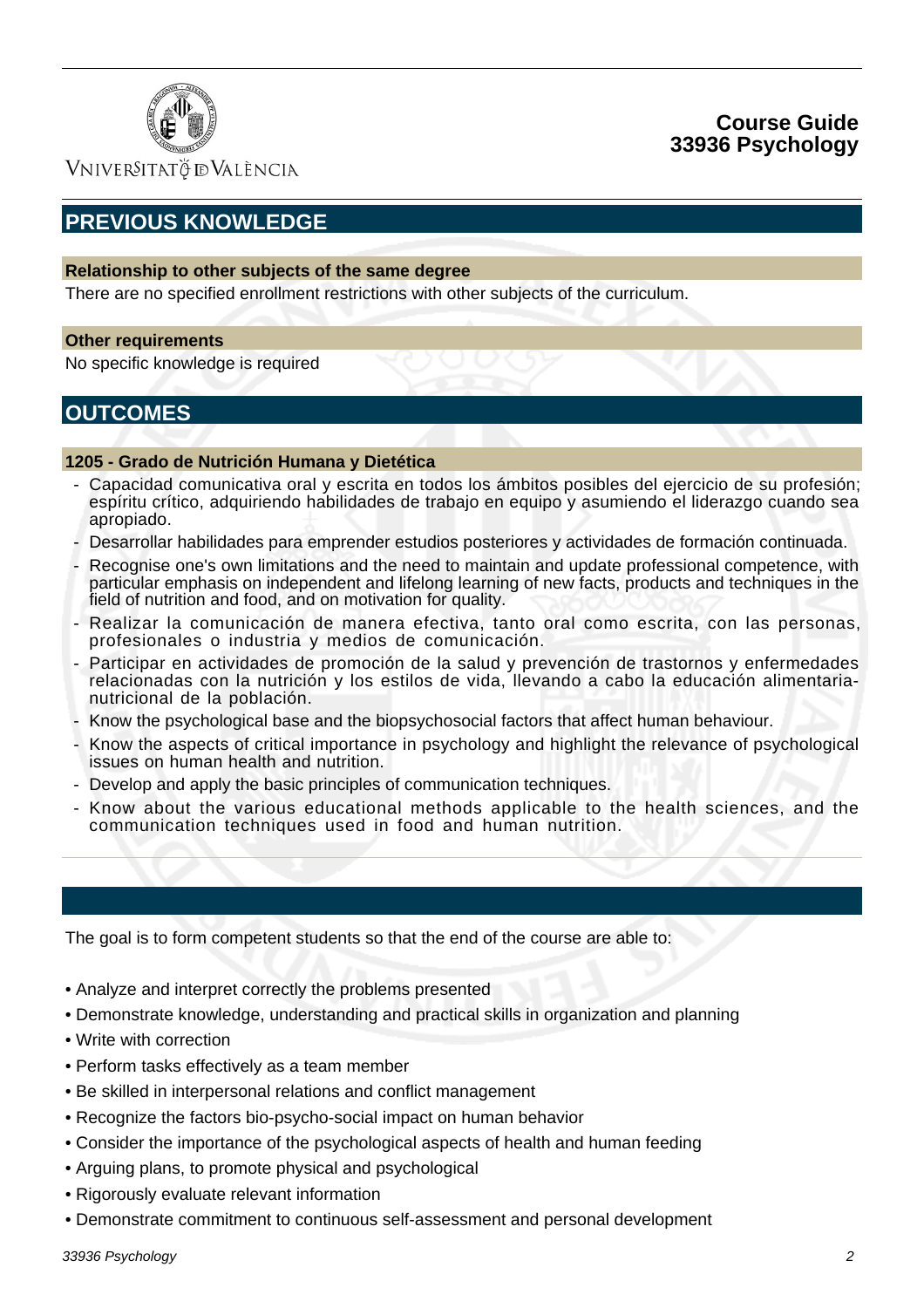

VNIVERSITATÖ IDVALÈNCIA

# **DESCRIPTION OF CONTENTS**

### **1. Introduction to Psychology**

Theme 1.- Historical overview. Definition of Psychology

Theme 2.- Main Models

Theme 3.- Basic concepts in Psychology:

Learning, Thinking, Motivation, Emotion, Personality, Developmental Psychology

### **2. Introduction to Health Psychology**

Theme 4.- Historical and conceptual approach to health psychology

Theme 5.- Adherence to the therapy

Theme 6.- Specific topics of health promotion: stress, tobacco, obesity, exercise

Theme 7.- Introduction to the psychological disorders. Eating disorders

Theme 8.- Risk and vulnerability

2.1 WORKSHOP 1.- Healthy habits

2.2 WORKSHOP 2.- Psychological intervention in obesity

2.3 WORKSHOP 3.- Psychological interventions for eating disorders: anorexia and bulimia

2.4 WORKSHOP 7.- Stress management techniques

### **3. Introduction to the psychological evaluation. Interview techniques and counseling**

Theme 9.- Evaluation and related concepts Theme 10.- Assessment of eating disorders Theme 11.- Interview and Counseling

3.1 WORKSHOP 5.- Assessment of eating disorders

3.2 WORKSHOP 6.- Interview techniques and counseling

### **4. Personal skills and communication**

Theme 12.-Interaction and interpersonal perception

Theme 13.-Personal skills and communication

Theme 14.- Information and communication skills in the field of health service

4.1 WORKSHOP 7.- Communication and listening skills

4.2 WORKSHOP 8.- Information and communication skills in the field of health service

4.3 WORKSHOP COORDINATED 9.- Exposition and defense work in team

4.4 WORKSHOP COORDINATED 10.- Exposition and defense work in team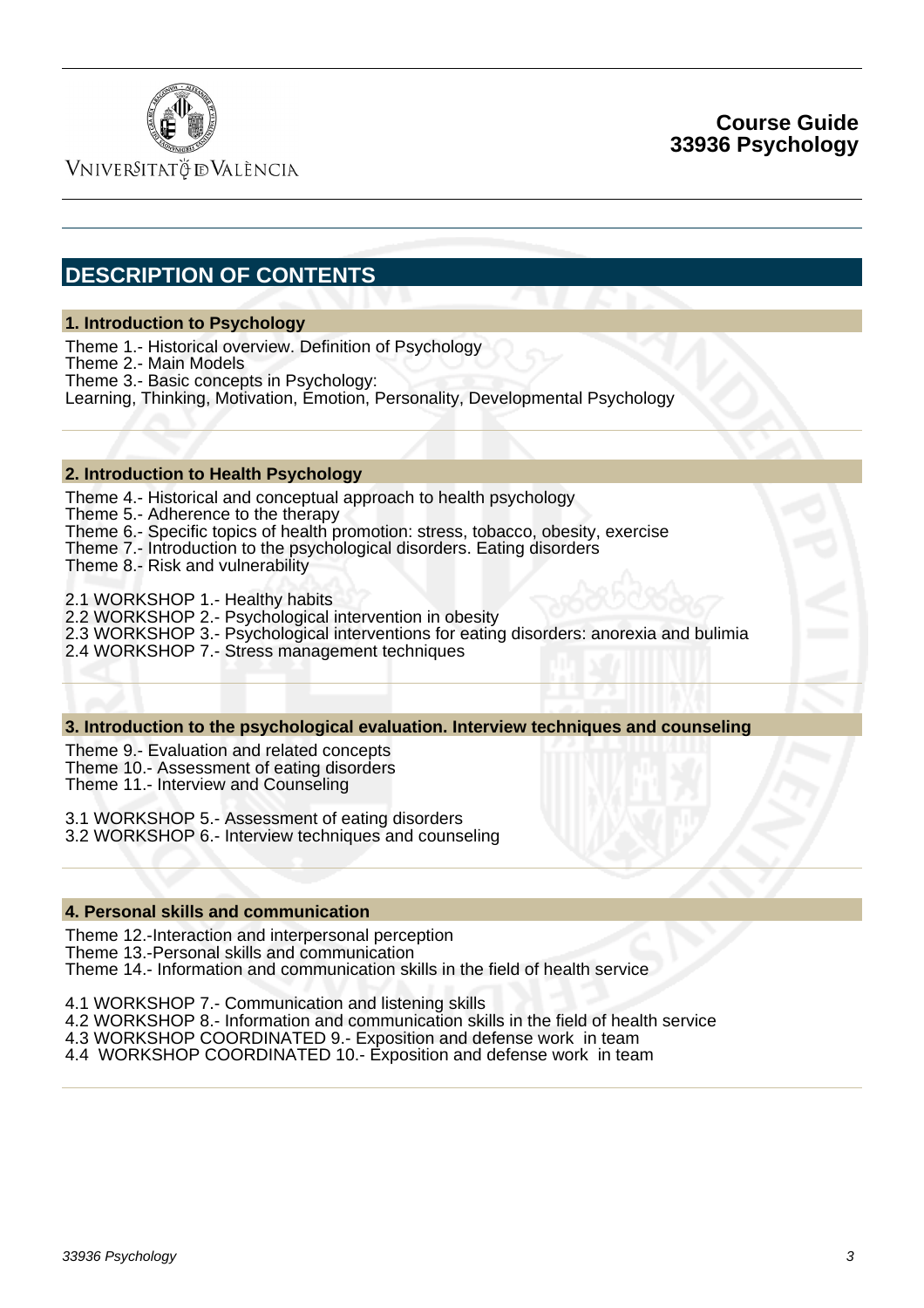

VNIVERSITATÖ ID VALÈNCIA

# **WORKLOAD**

| <b>ACTIVITY</b>                              | <b>Hours</b> | % To be attended |
|----------------------------------------------|--------------|------------------|
| Theory classes                               | 45,00        | 100              |
| <b>Seminars</b>                              | 10,00        | 100              |
| <b>Tutorials</b>                             | 2,00         | 100              |
| Development of group work                    | 15,00        | 0                |
| Development of individual work               | 10,00        | 0                |
| Study and independent work                   | 20,00        | $\Omega$         |
| Readings supplementary material              | 5,00         | 0                |
| <b>Preparing lectures</b>                    | 15,00        | 0                |
| Preparation of practical classes and problem | 8,00         |                  |
| Resolution of case studies                   | 10,00        | O                |
| Resolution of online questionnaires          | 2,00         | 0                |
| TOTAL                                        | 142,00       |                  |

# **TEACHING METHODOLOGY**

The methodological strategies are set so that the student be able to meet different competencies raised. They focus on three main sections: lecture, cooperative learning, independent learning:

- participatory lectures
- Modeling and role-playing techniques
- Case studies
- Presentation in class by students
- Cooperative work
- Individual work

• If possible, use the virtual classroom forum to facilitate consultation and clarification that may be of interest to the working groups

• Individualized Tutoring

During the activities, both theoretical and practical, examples of the applications of the contents of the subject in relation to the Sustainable Development Goals (SDGs), as well as in the proposed topics for Coordinated Seminars. This is intended to provide the students knowledge, skills and motivation to understand and address these SDGs, at the same time that reflection and criticism are promoted.

# **EVALUATION**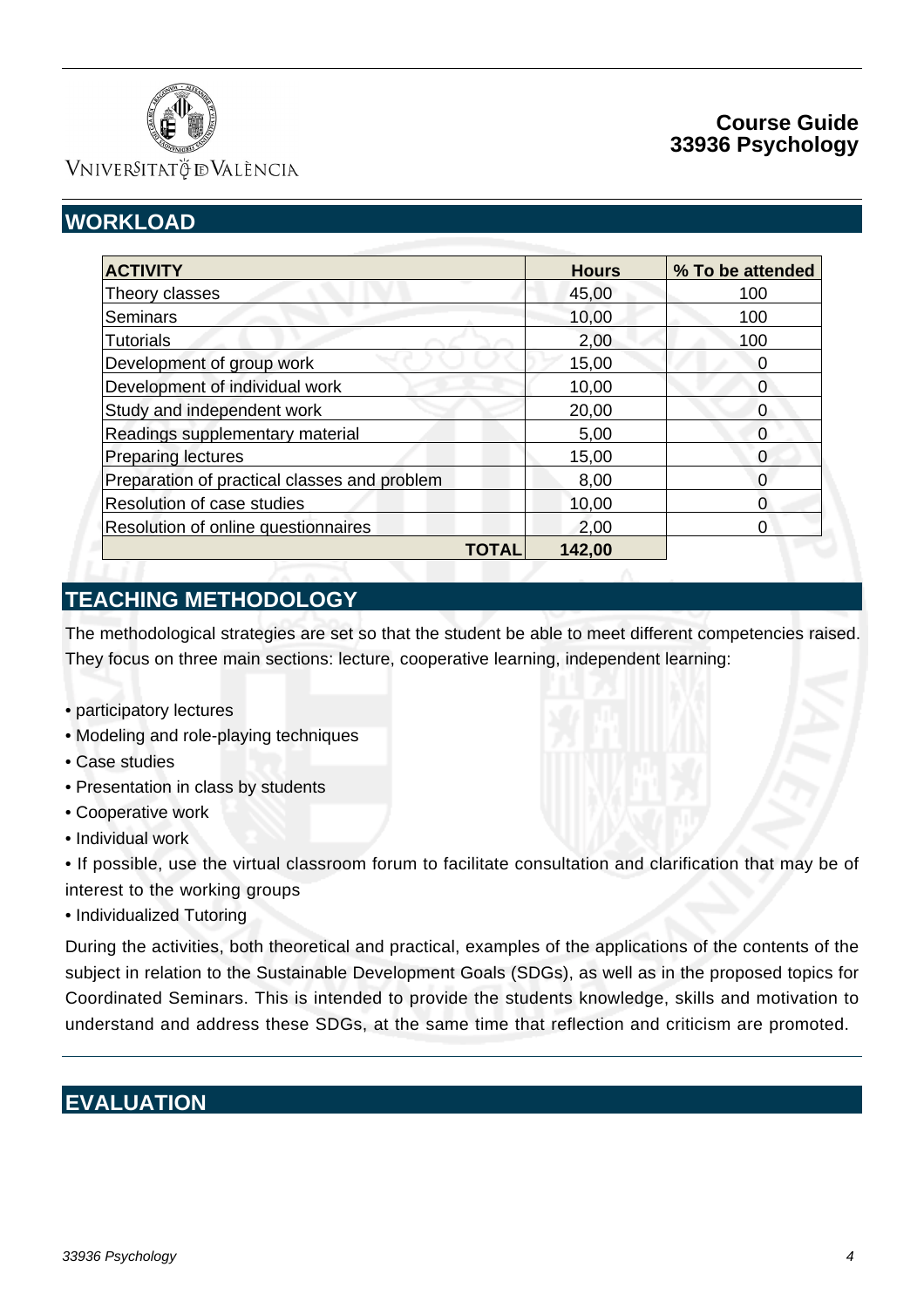



### VNIVERSITATÖ ID VALÈNCIA

It will assess the individual and group work carried out throughout the semester with regard to the acquisition of specific skills and generic.

The final evaluation and grading of the material will be made by:

a) Written examination in the form of objective evidence on the theoretical and practical matter. 70% of the final grade. (To be eligible to pass the course, students will have to overcome, at least 50% -3.5 punts-, this theoretical part).

b) Performing work: (To be eligible to pass the course, students will have to overcome at least 50% -1.25 punts, this part of work:

- Teamwork realization in the Seminar Coordinator. 10% of the final for the group A and B

- An individual report on the practical part of the course (for students who have attended classes regularly practices and proposed activities). 10% of the final

- Teamwork on the theoretical and practical issues proposed. O.5% of the final

c) Attendance and active participation in tutorials. 0.5% of final grade

The student must obtain a score equal to or greater than 5 to pass the course. Students who have not attended classes regularly practices of the subject, will be examined through a review of development on the subject in class based on a practical case to which they will have to answer the questions that arise on the subject taught in the classes.

To obtain distinction (from 9.5) an individual work will be carried out on a practical case.

Students in the 1 st call only overcome one of the two parties will keep the note in the 2nd call. The note will NOT Presented only if don´t made the review of theory or practice.

Topics may be drawn from the material explained in class, the basic literature and the material available at the library, photocopying or virtual classroom.

Dual Degree students, doesn't Teamwork realization in the Seminar Coordinator, written examination in the form of objective evidence on the theoretical and practical matter. 80% of the final grade. (To be eligible to pass the course, students will have to overcome, at least 50% -4punts-, this theoretical part.

The students of Double Degree, the seminars 9 and 10 will be of presentation and defense of the works realized in equipment.

# **REFERENCES**

### **Basic**

- OBLITAS L.A. (2010). Psicología de la Salud y calidad de vida. Cengage Learning. 3ª Edición https://wiac.info/doc-view
- PERPIÑÁ, C. (2014). Manual de entrevista psicológica. Madrid: Pirámide http://universidadparalafamilia.org/Materiales/MANUAL-DE-LA-ENTREVISTA-PSICOLOGICA.pdf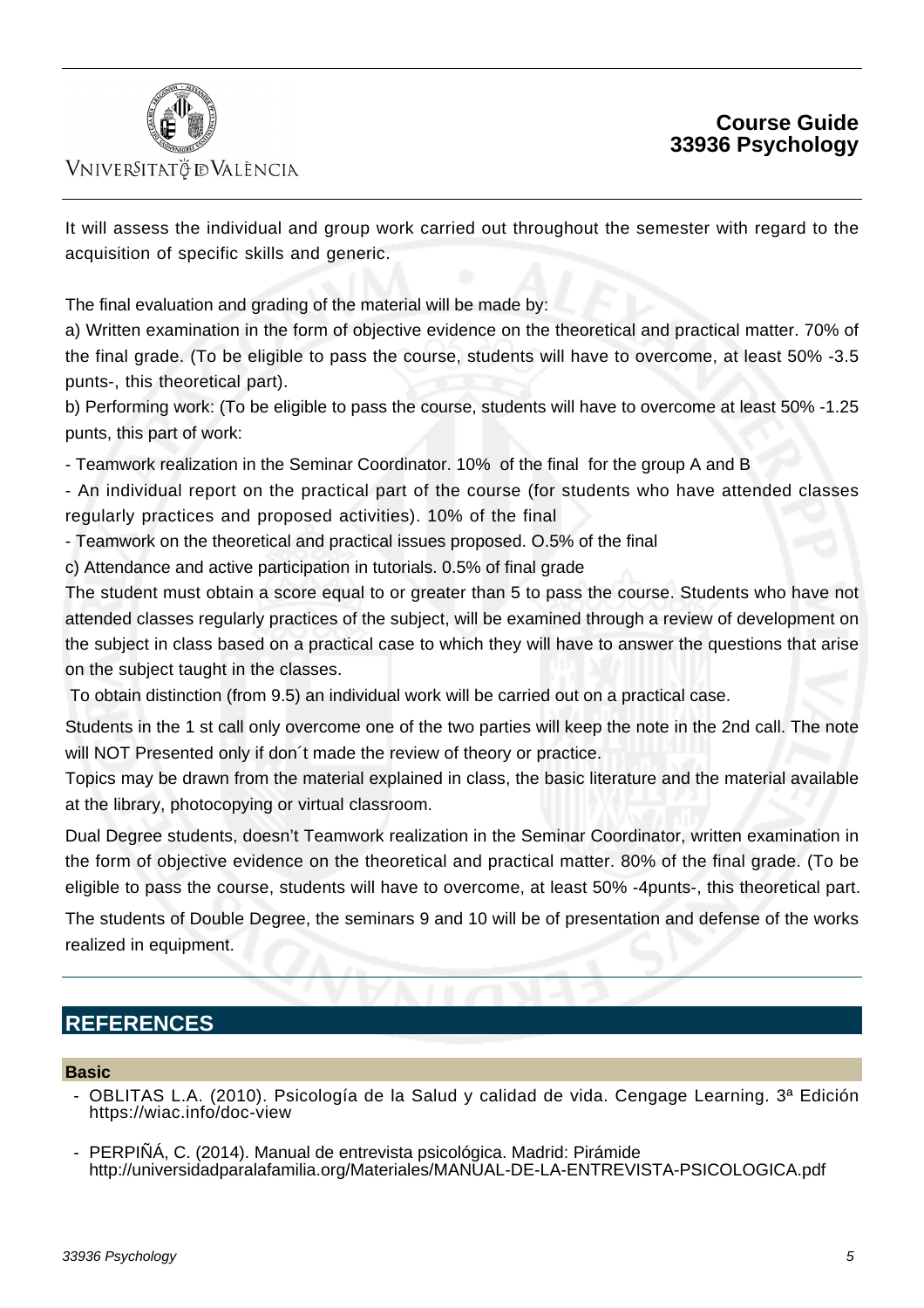

### Vniver§itatğ dValència

 - MORRIS CH.G. y MAISTO, A.A. (2005). Introducción a la Psicología. México: Pearson Educación https://books.google.es/books?hl=es&lr=&id=PLDQoRgu5ZYC&oi=fnd&pg=PP13&dq=introducci%C3 %B3n+a+la+psicologia&ots=unBKj1 hGV&sig=JHVor4OP5HquoSTnaxO1myO6b78#v=onepage&q=introducci%C3%B3n%20a%20la%20 psicologia&f=false

### **Additional**

- AMIGO, I., FERNÁNDEZ, C. Y PÉREZ-ÁLVAREZ, M. (2003). Manual de Psicología de la salud (2ª Ed). Madrid: Pirámide.
- APA (2018)- DSM-5 Manual diagnóstico y estadístico de los trastornos mentales Barcelona: Masson, https://www.eafit.edu.co/ninos/reddelaspreguntas/Documents/dsm-v-guia-consulta-manualdiagnostico-estadistico-trastornos-mentales.pdf
- BIMBELA PEDROLA, JOSÉ LUIS (2001)- "Cuidando al cuidador "counseling" para profesionales de la salud", Granada Escuela Andaluza de Salud Pública
- BUCETA, J. M. , BUENO, A. M. y B. MAS (eds.) (2000).: Intervención Psicológica en Trastornos de la Salud. Madrid: Dykinson.
- FEENSTRA, C. (2001). ¡Socorro! Mi hijo no come. Barcelona: Medici
- GARCÍA-CAMBA, E (2001). Avances en trastornos de la conducta alimentaria. Anorexia nerviosa, bulimia nerviosa, obesidad. Barcelona: Masson
- GARCIA, S. (1999). Cómo vivir francamente estresado. Barcelona: Gestión 2000
- GUTIÉRREZ ROSADO, ROSA [ET. AL.] (2003). Instrumentos de evaluación en psicología de la salud. Madrid: Alianza Editorial, S.A.
- LIRIO, J. (2003). Niños¡a comer! Madrid: Espasa Calpe
- MASANA, L. (2003). Vida de infarto. La felicidad en tiempos del colesterol. Barcelona: Amat
- NARDONE, G. (2004). Más allá de la anorexia y la bulimia. Barcelona: Paidós
- NARDONE, G., VERBITZ, T. Y MILANESE, R. (2002). Las prisiones de la comida. Barcelona: Herder.
- ORTIGOSA, J.M., QUILES, M.J. Y MÉNDEZ, F.X. (2003). Manual de Psicología de la Salud con niños, adolescentes y familia. Madrid: Pirámide.
- RODRIGUEZ-SANTOS, F. ARANCETA BARTRINA, J. SERRA MAJEM, Ll. (2008) Psicología y Nutrición Ed. Masson
- OGDEN, J. (2005). Psicología de la alimentación, Ed. Morata
- MILLER, G.A. (2016). Introducción A la Psicología. Alianza Editorial

## **ADDENDUM COVID-19**

**This addendum will only be activated if the health situation requires so and with the prior agreement of the Governing Council**

### **Teaching methodology**

The planning of the face-to-face theoretical classes is maintained.

Delivery of materials for the theoretical classes (slides and notes necessary) in the Virtual Classroom

Synchronous BBC videoconferences for theoretical classes of difficulty in concepts